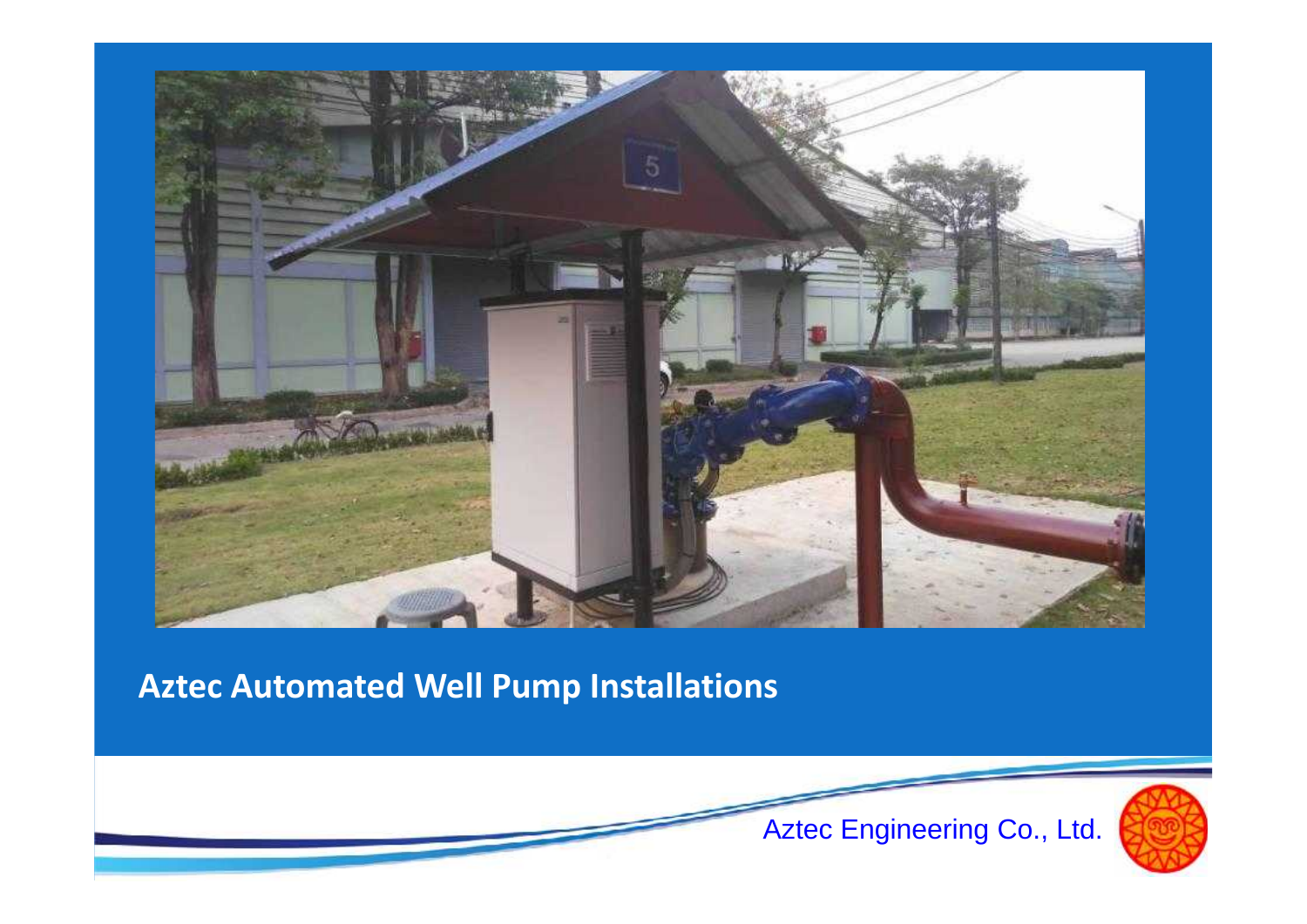### **Installing Submersible Pump**



#### **Main Components:**

- **3 phase submersible pump**
- **Flat electrical cable**
- **Column pipe**
- **Depth transducer**
- **Transducer tube**
- **Digital flow meter**
- **VSD inverter**
- **Control box**
- **Communication modules**

Aztec Engineering Co., Ltd.

• **HMI display**

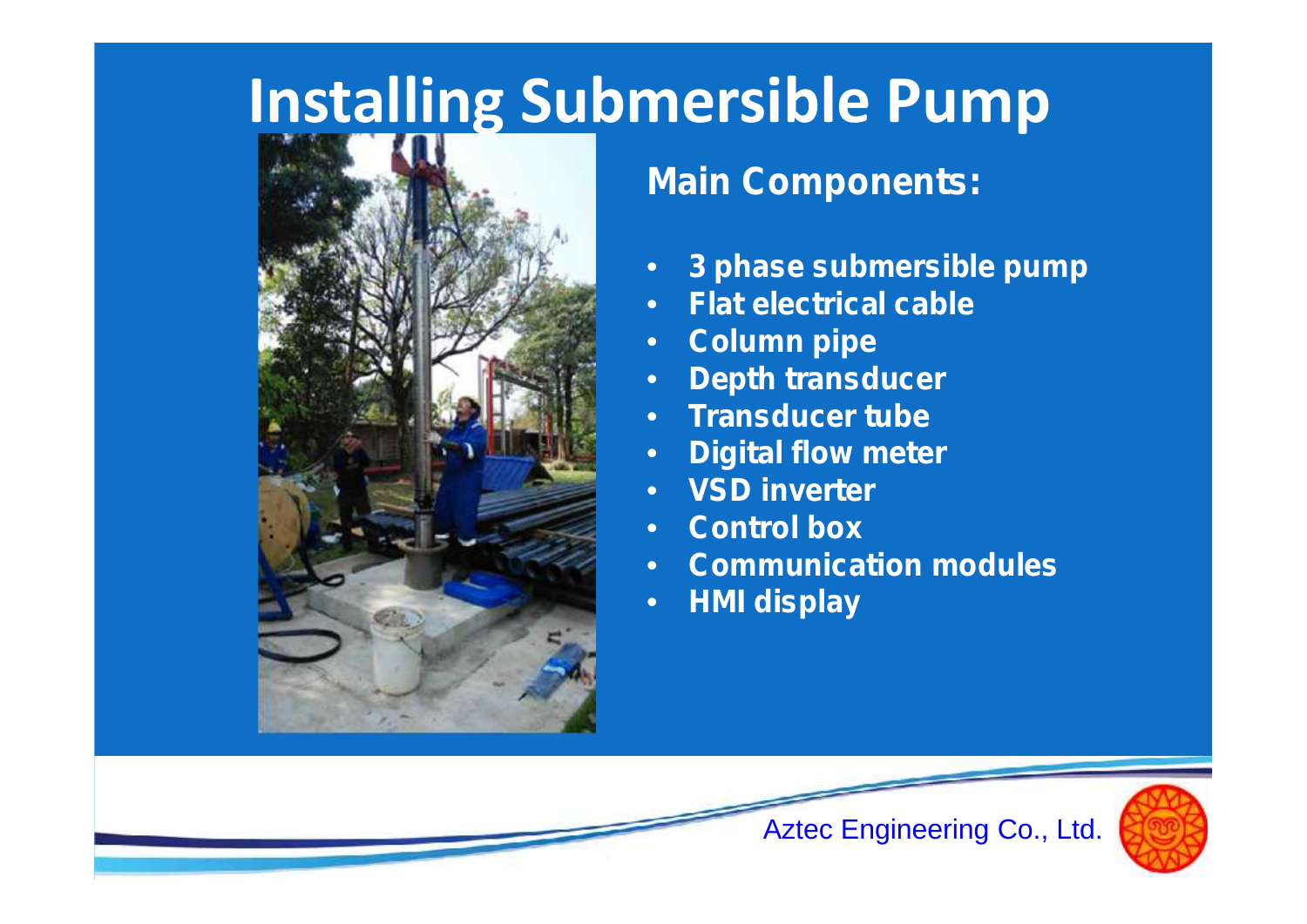### **Submersible Pump Installation**







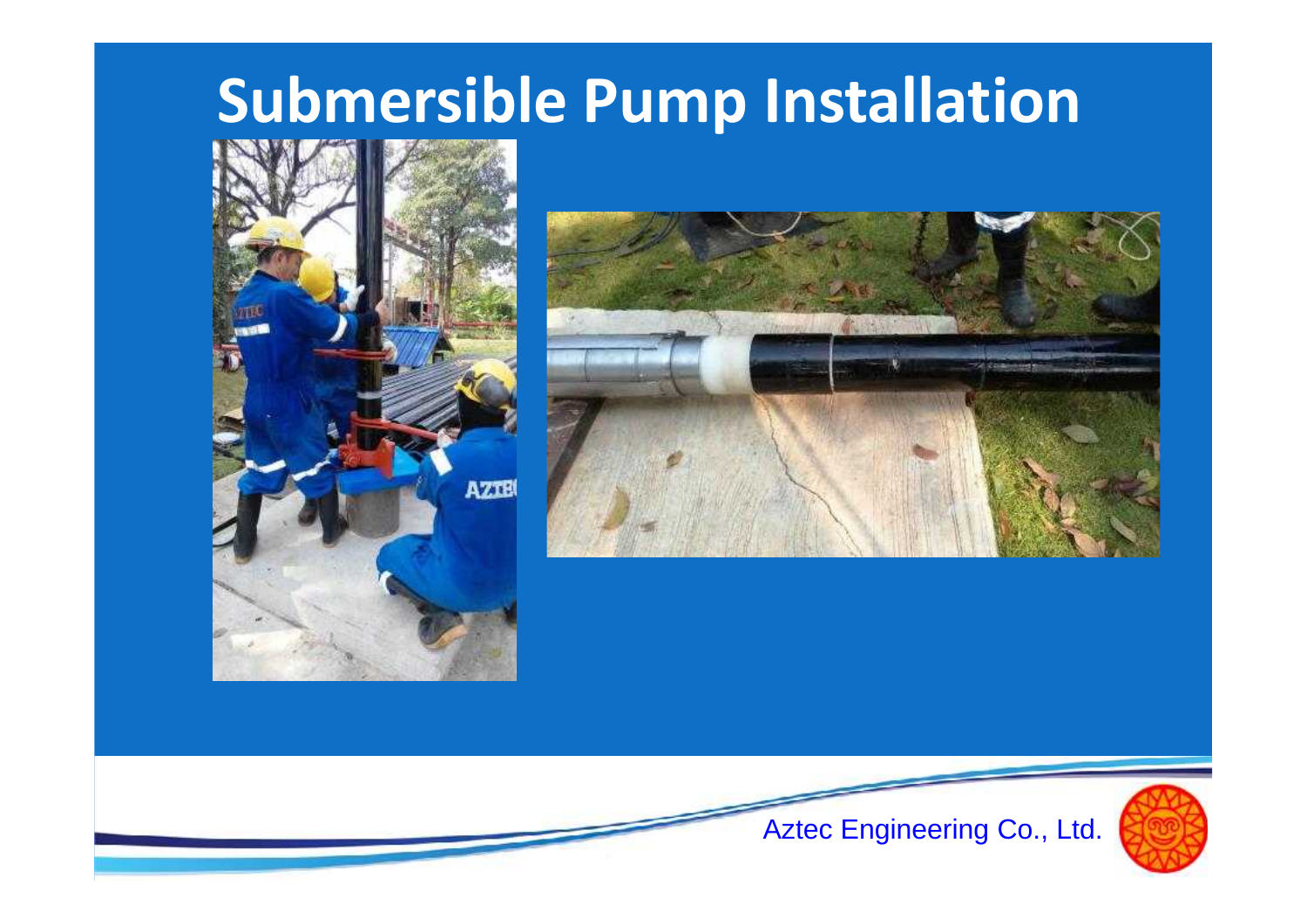## **Column Pipe & Motor Cable**



**External flush pipe with O-ring seals** **Flat electric cable to reduce annular space required**





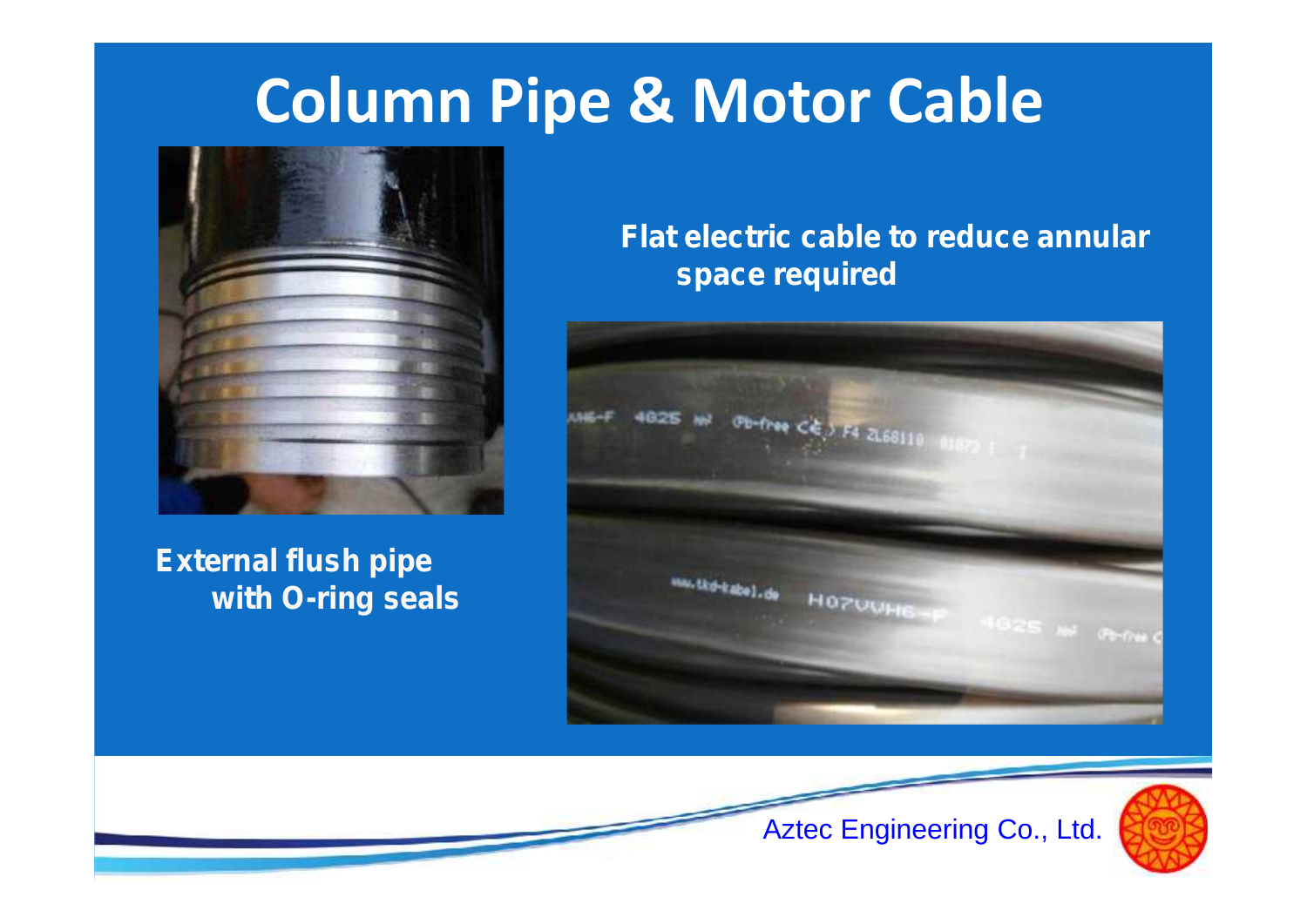

**Typical factory installation showing control of pump from storage tank water level.**

Aztec Engineering Co., Ltd.

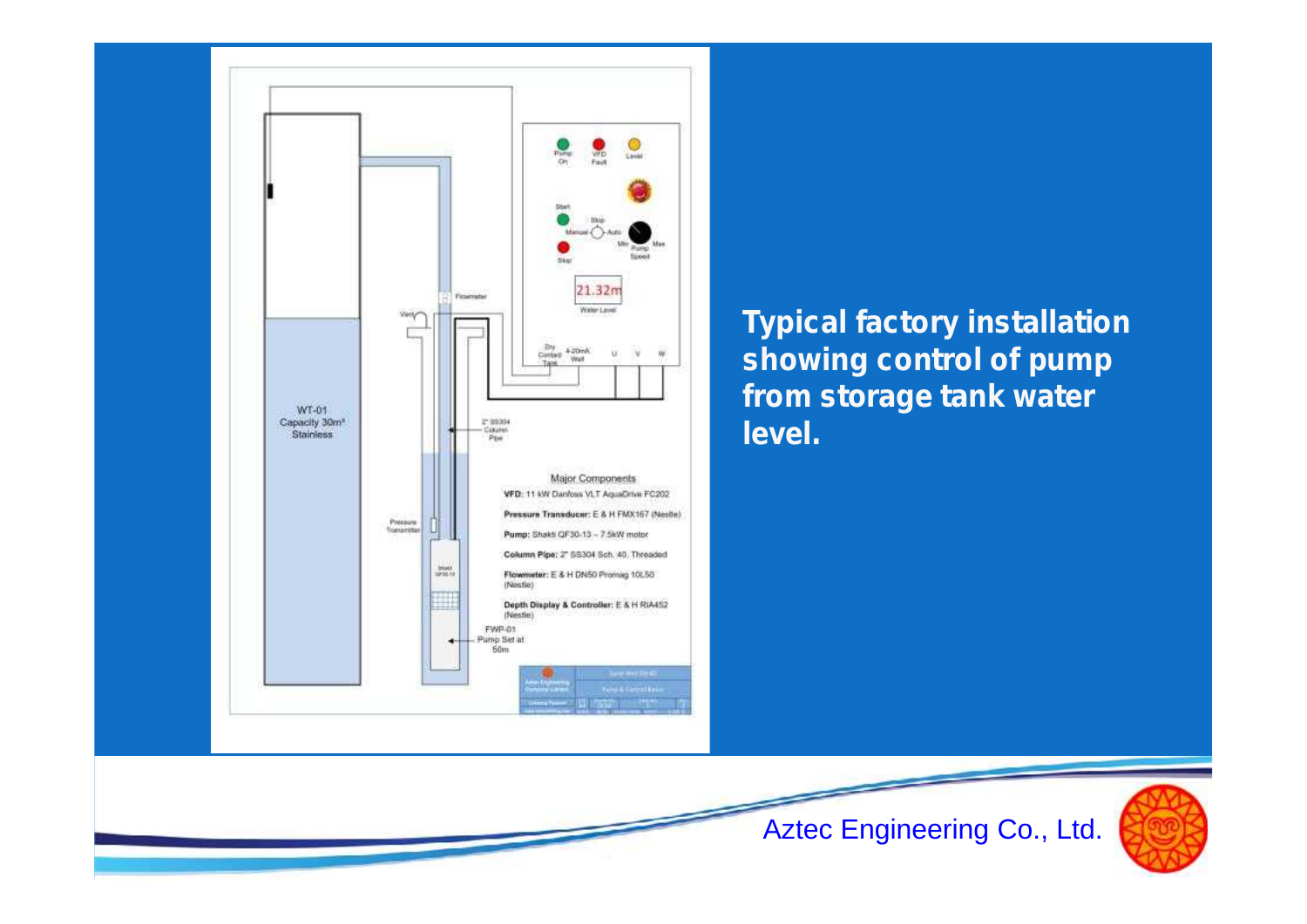#### **Typical local control cabinet with variable speed drive and water level readout**





Aztec Engineering Co., Ltd.

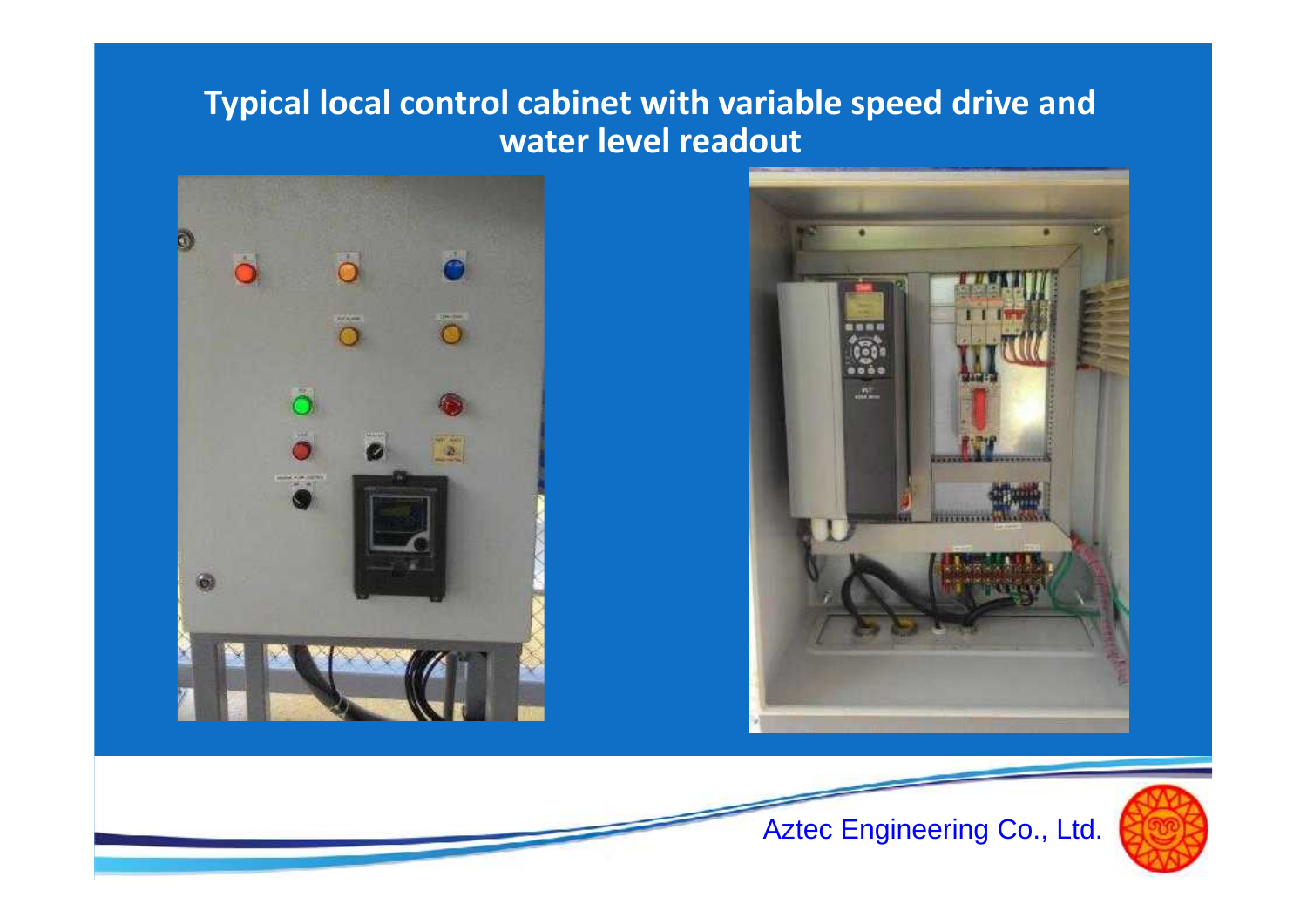# **Submersible Pump Surface Controls**







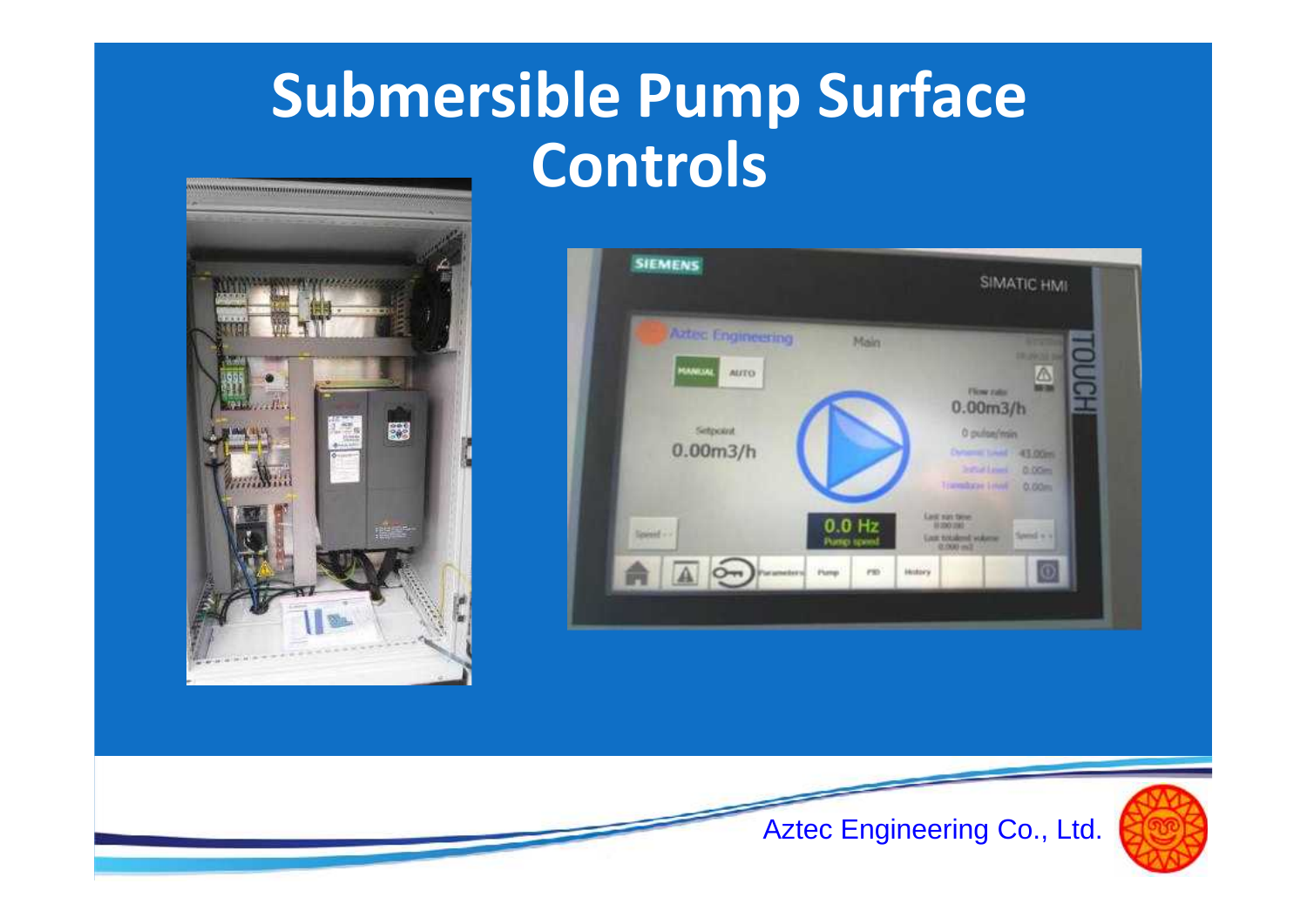**Pumps can be controlled at central location, wellhead or both. Pumps are always soft start.**

**Parameters that can be displayed are instantaneous flow rate, cumulative flow rate, well water levels, pressure or anything else where a transducer can be attached.**

**Data can also be written to memory card.**

**Recorded data can be interrogated via GSM if reliable network exists.**

**Pump operation can be controlled according to flow rate, well water level, output pressure, time, storage levels or any other variables. These can be custom programmed into the system based on clients' application.**

**Emergency shutdowns (and restarts) can be built into system for unexpected occurrences such as broken pipes, over pressure, excessive well drawdown etc.**

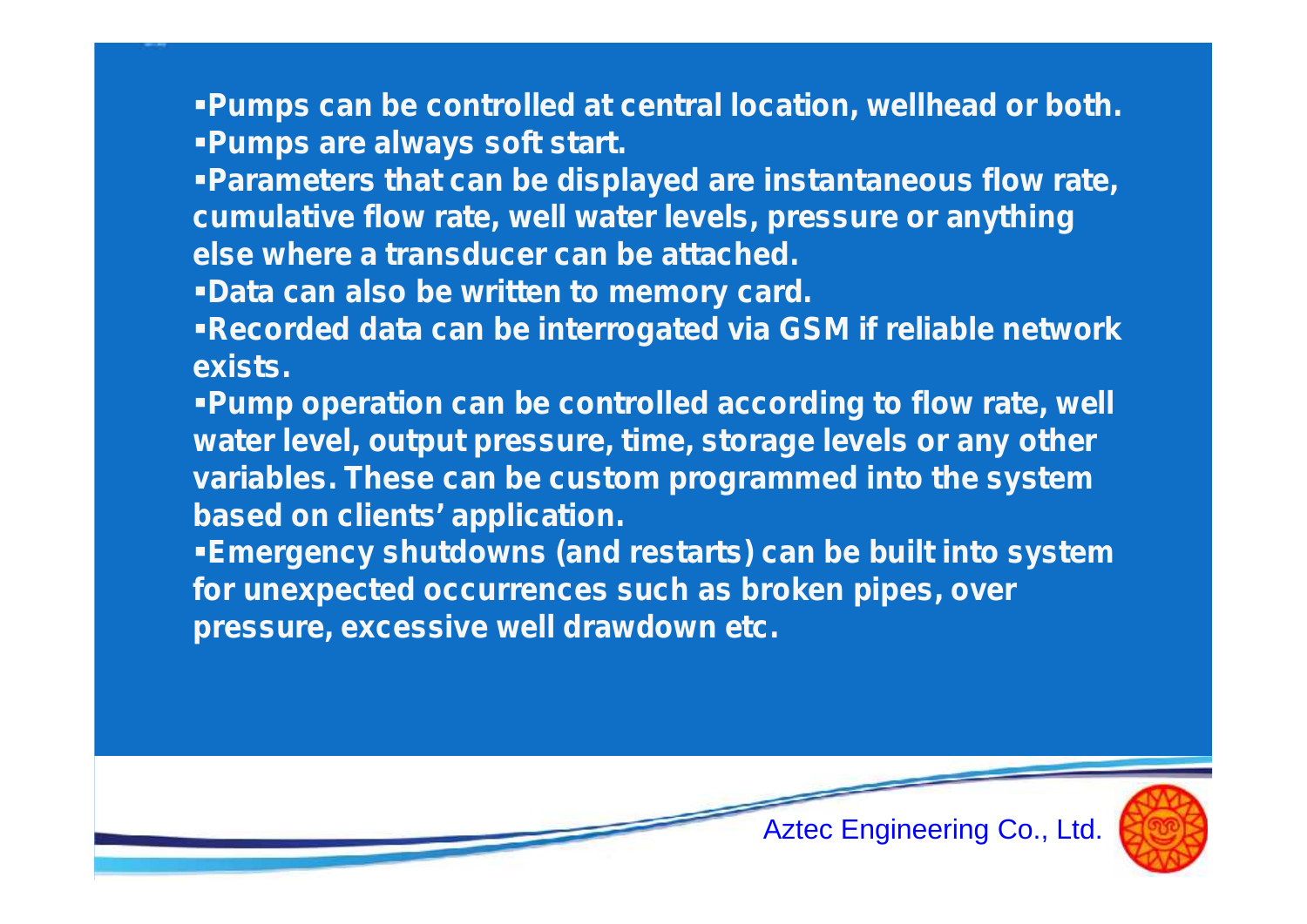#### **Communication between well controls and central control room**

**Options can be radio, LAN cable, wifi or even bluetooth. Method will depend on distance, topography and other local variables.**



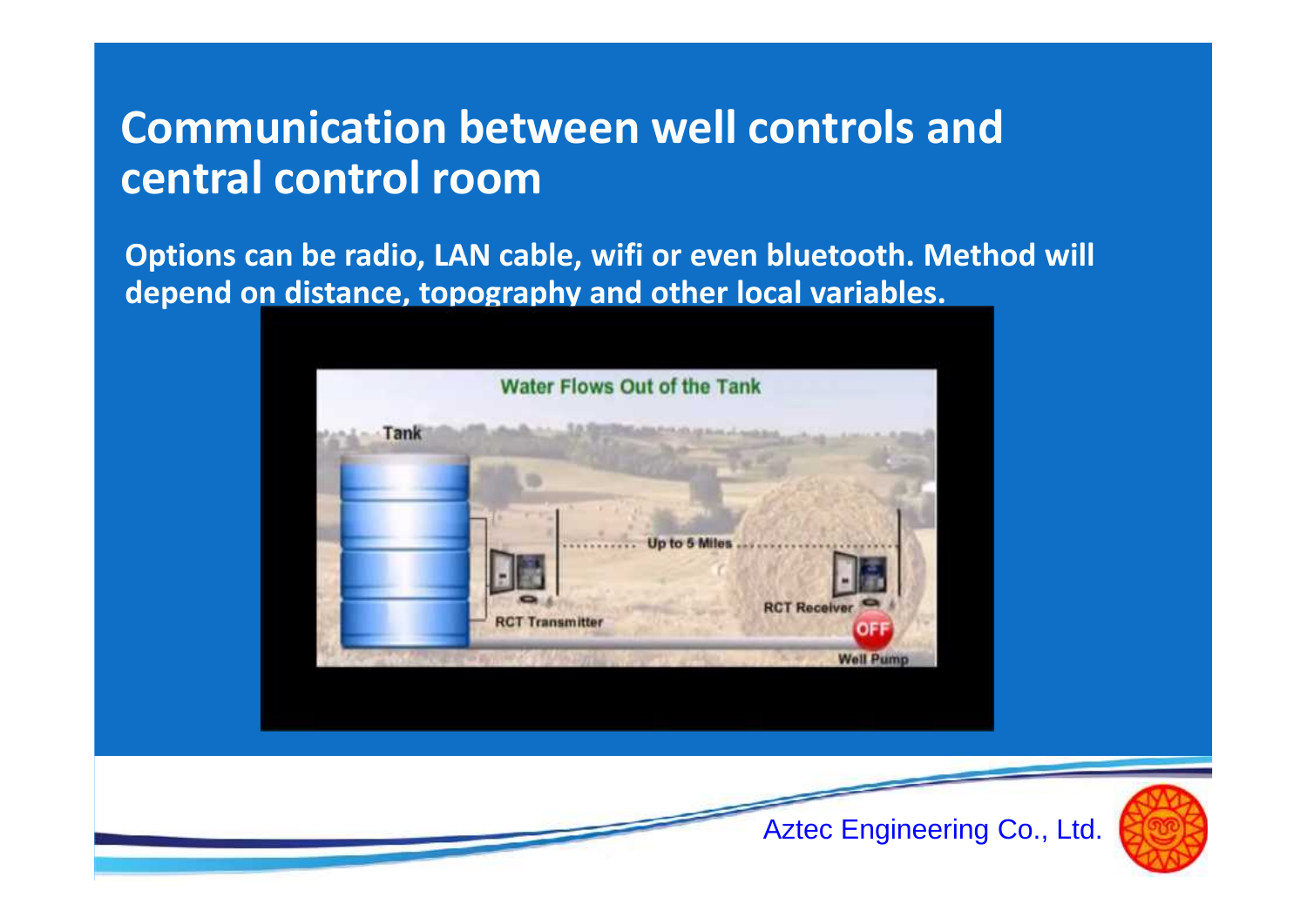### **Submersible Pumps & Motors**



#### Shakti SS304 Pumps





Franklin High Temperature or Shakti SS304 Motors





Aztec Engineering Co., Ltd.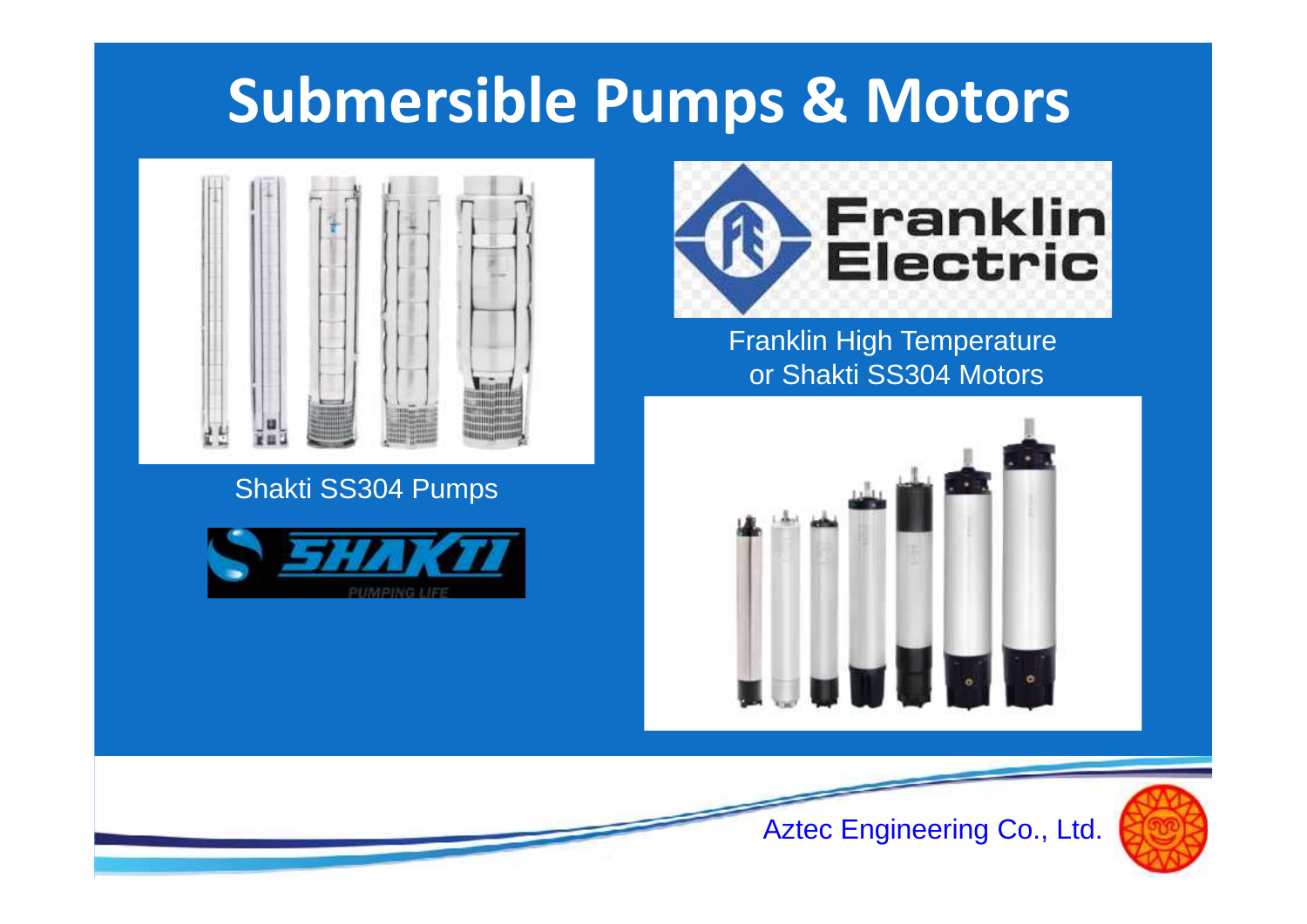# **Pressure Transducer Installation**